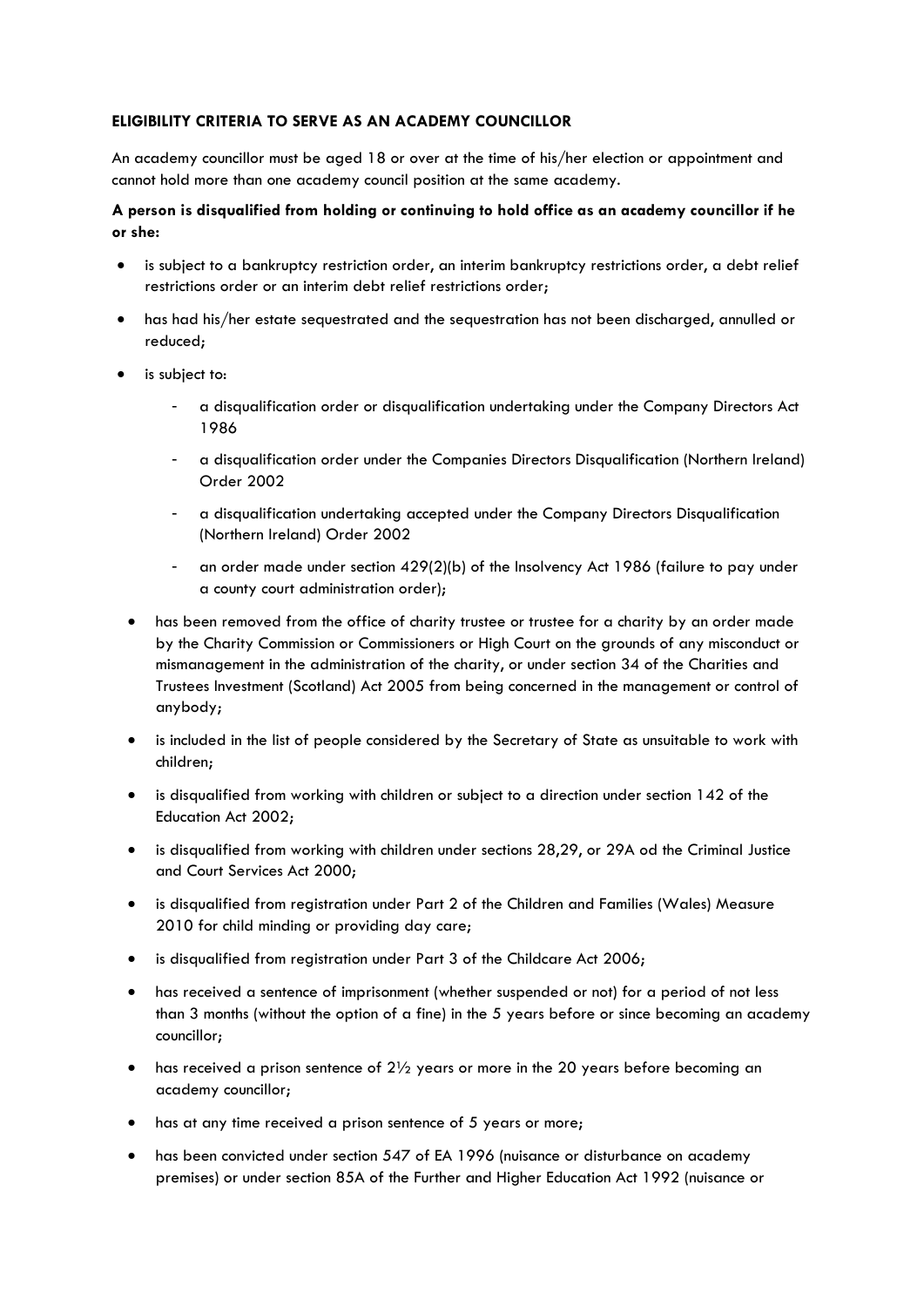disturbance on educational premise) during the 5 years prior to or since appointment or election as an academy councillor;

- is employed at the academy for more than 500 hours per academic year if wishing to stand for parent academy councillor at the same academy;
- is an elected member of the Local Authority (applies to parent academy councillors only);
- has refused a request by the Academy to make an application under section 113B of the Police Act 1997 for a criminal records certificate
- has been disqualified from holding office as an academy councillor of this academy due to failure to attend academy council meetings for a continuous period of six months

**For further clarification or advice on eligibility, please contact the Academy Principal.**